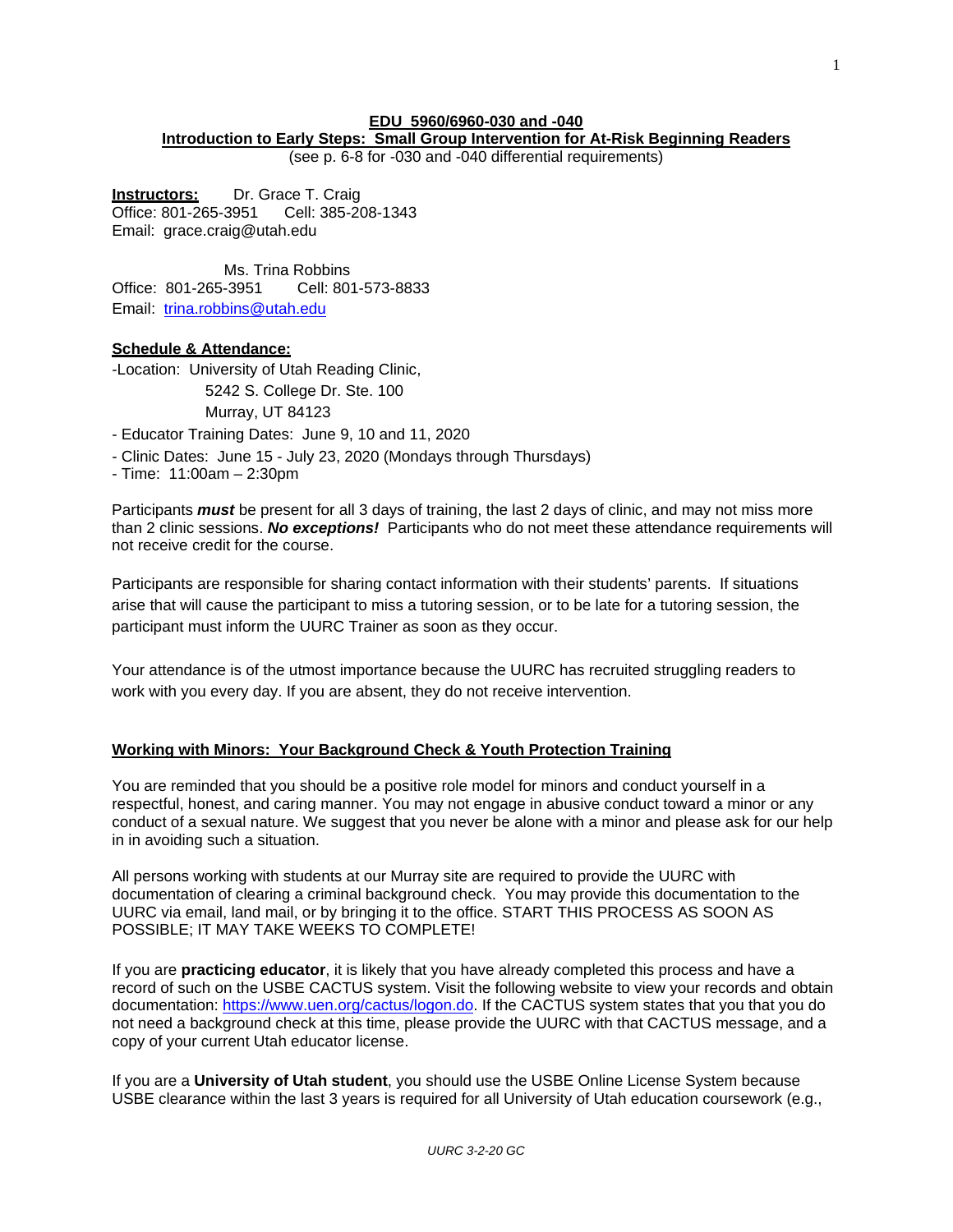EDU 1010, admittance to the teacher certification programs). Instructions are provided at [https://uite.utah.edu/students/background-check/.](https://uite.utah.edu/students/background-check/)

If you are **neither** a practicing educator, nor a University of Utah student, you must still provide documentation of clearance from the Utah Bureau of Criminal Identification (UBCI). Please check the following websites for the application and directions to complete this process: <https://bci.utah.gov/criminal-records/criminal-records-forms/>

You must also complete the U of U Youth Protection Training prior to working with students. This training may be completed on-line: contact [youthprotection@utah.edu](mailto:youthprotection@utah.edu) and you will be directed as to how to proceed.

### *Persons who have not completed these requirements by the first day of clinic may not be allowed to work with children.*

# **Course Description and Expectations**

This course is designed to help educators develop in-depth theoretical and practical knowledge of effective, research-based assessment and intervention for beginning readers at-risk for reading failure. For normally-achieving readers, these phases occur during Kindergarten and 1<sup>st</sup> grade, however, many struggling readers in older grades maintain similar behaviors as a result of environmental and/or neurobiological problems.

The course follows a "practicum model," in which educators build a conceptual framework for reading development and effective intervention through an intensive, mentored clinical experience. The course is open to graduate students and educators, including, but not limited to: classroom teachers from any grade level, literacy coaches, paraprofessionals, special educators, administrators, and English-Learner (EL) personnel.

The intervention model for this course, Early Steps<sup>SM</sup>, is a compilation of effective, research-based assessment and intervention techniques, designed for students who are at-risk for reading difficulties, including English Language Learners and students with mild-to moderate learning disabilities.

By participating in this practicum, educators will extend their knowledge of: reading development, phonological awareness, concept of word, word identification, synthetic blending, automaticity, fluency, textual scaffolding, oral language development, building/activating background knowledge, comprehension instruction, motivation, and using curriculum-based assessment as a guide for pacing instruction.

Most importantly, educators will be expected to use their knowledge of these topics as they provide Early StepsSM assessment and intervention for a **small group of beginning readers.** Each participant will receive feedback and coaching throughout the practicum.

# **Textbooks & Materials**

### \*\*Required\*\*

1. On the first day of training, you must have an **Early StepsSM Tutor Binder**. You have two options for meeting this requirement:

**• Make your own.** If you choose this option, you will need to download, print, and 3 hole-punch all pages (approximately 70) from the following link: www.uurc.utah.edu/Educators/USteps/Early Steps/Tutor Binder.

**• Purchase a printed, shrink-wrapped, 3 hole-punched Tutor Binder** from University Print and Mail Services, located at: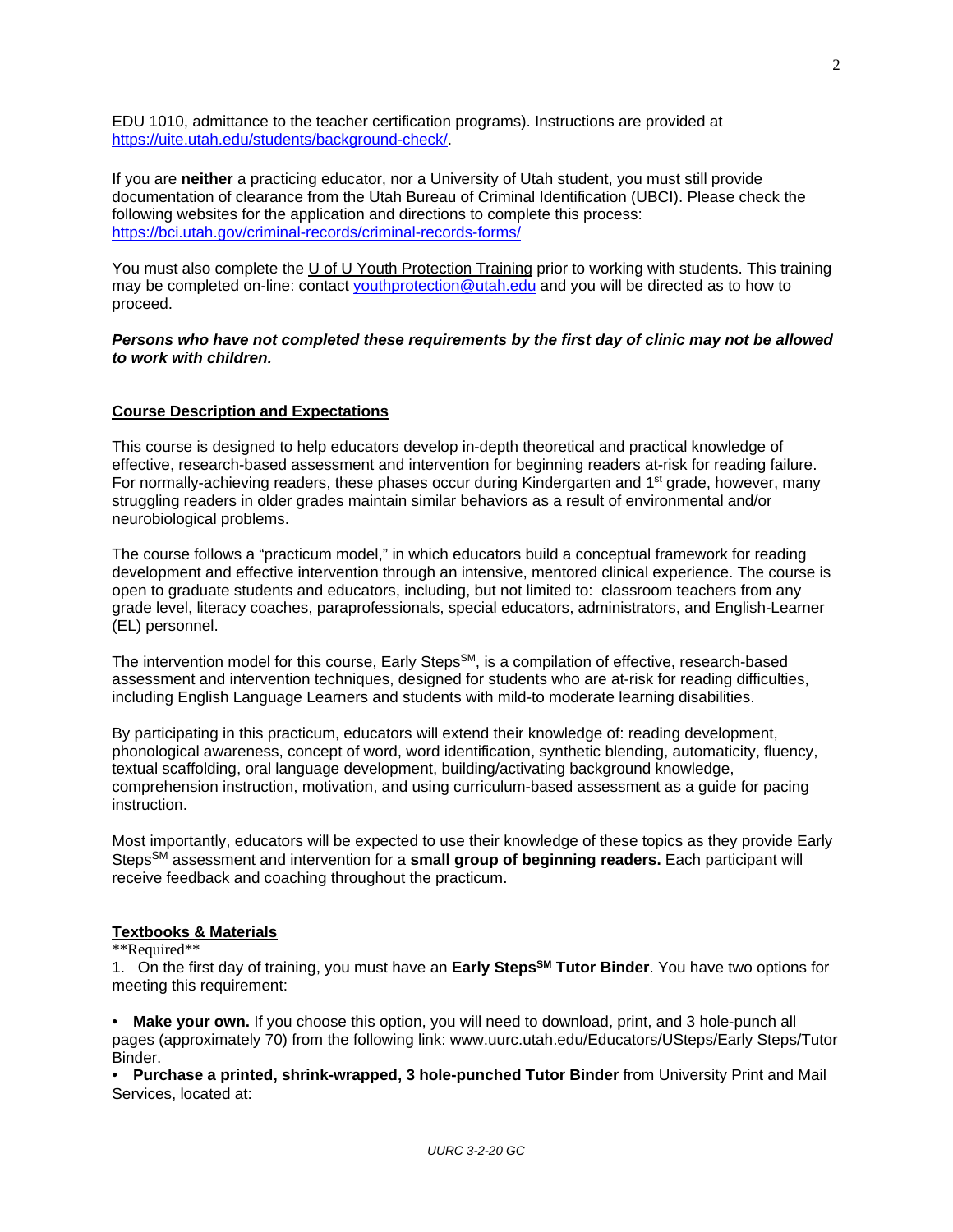V. Randall Turpin Univ Serv Bld, RM 135 (at front desk) Phone 801-581-6171; [uprint@utah.edu.](mailto:uprint@utah.edu)

The cost of a pre-made Tutor Binder is approximately \$8; final cost is determined by University Printing Services.

2. On the first day of training, you must also bring an **Early StepsSM Word Study Kit**. You have two options for meeting this requirement

**• Make your own**. If you choose to this option, you will need to photocopy the cards on card stock, laminate, cut, and organize them. This process is time-intensive, so we suggest you begin ASAP. Go to: http://www.uurc.utah.edu/Educators/Resources.php and download the Early Steps<sup>SM</sup> Word Study Kit. Before you do anything, carefully read the instructions and then follow them in sequence. The cost of making your own kit will vary from \$30-\$150, depending on where you laminate your materials, so we encourage you to shop around for the best price.

**• Purchase a printed, shrink-wrapped kit with laminated and already cut cardstock** from University Print and Mail Services (see contact info above). Pre-made kits save time, but you will need to sort, organize, and place the cards in envelopes BEFORE you attend your first training! Many tutors purchase a small plastic container with a handle for easy storage and transport.

The cost of a pre-made kit is approximately \$75; final cost is determined by University Printing Services.

3. Each participant must bring a **timer** that counts both up & down (many cell phones have this feature), one black permanent **marker** and one package of 3x5 white unlined **index cards**.

#### **All required materials must be complete and ready to use on the first day of training and every day thereafter.**

#### Recommended – available on-line

Morris, D.M. (2017). *The Howard Street Tutoring Manual: Teaching at-risk readers in the primary grades*. New York: Guilford Press.

#### \*\*Provided

Texts and other materials for tutoring (with the exception of the word study kit & timer) will be provided by the UURC.

Recommended Readings Prior to Beginning Practicum:<br>Morris, D. (2017). Chapter 1/The Tutoring Mo Chapter 1/The Tutoring Model Chapter 2/Assessment

Recommended Readings During Practicum: Morris, D. (2017). Chapter 4/Beth: The Fledgling Reader

#### **Course Schedule**

**Pre-Clinic Training Session 1- Overview/Baseline Assessment** Introductions: UURC staff, participants

Discuss value of clinical practicum for practicing educators: building the conceptual framework that informs reading instruction and intervention for beginning readers, including English Learners and students with mild-to-moderate learning disabilities.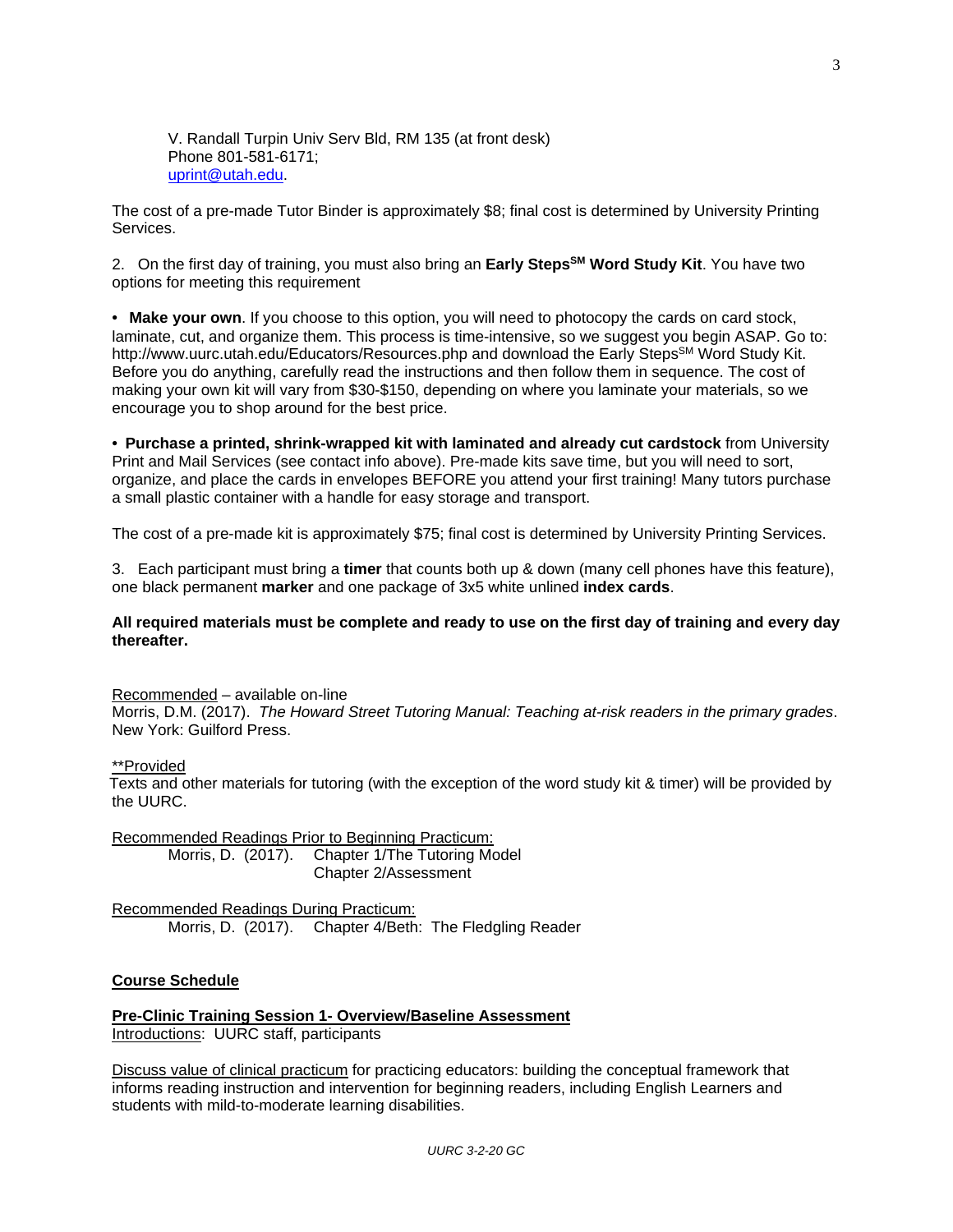Review expectations: training schedule, tutoring schedule, background check, youth protection training, word study kit, student or tutor absence, communication with UURC supervisor, readings, and criteria for earning university credit.

Note empirical research base for intervention models (Early Steps<sup>SM</sup>/Next Steps<sup>SM</sup>/Higher Steps<sup>SM</sup>) *- Reading Research Quarterly, 1999; Elementary School Journal, 1984, 1990; Scientific Studies of Reading, 1996; Journal of Educational Psychology, 2001; Journal of Literacy Research, 2005.*

Overview of Early Steps<sup>SM</sup> Lesson Plan, Tutor Binder, Controlled Text & Early Steps<sup>SM</sup> Word Study Kit

Modeling and Guided Practice administering the Early Reading Inventory (ERI), interpretation of scores in light of other child, home, and school factors.

# **Pre-Clinic Training Session 2 - Intervention Model**

Lesson Format: overview, modeling, and quided practice of Early Steps<sup>SM</sup> Lesson: repeated reading, word study, writing for sounds, reassembling sentence, guided reading of new book, lesson planning

Print awareness: concept of word & directionality, voice to print match and expectations for precise pointing.

Word Identification & Phonological awareness: helping students use initial phoneme identity as a rudimentary reading and spelling strategy, and its relationship to synthetic blending and eventual automaticity.

Theoretical framework: intervention models based on empirical evidence explaining delays in reading development & components of effective intervention:

- assisted reading of controlled text at instructional level
- text structure instruction for comprehension
- phonological awareness instruction
- systematic, explicit, advanced word study at instructional level
- oral language and vocabulary development through text content
- fluency work.

### **Pre-Clinic Training Session 3 - Intervention Model (cont.)**

Guided practice: each participant has the opportunity to simulate intervention components with peers and receive feedback from mentors. Simulation is followed by discussion of relevant instructional issues (e.g., pacing, text level, spelling errors) and opportunities for questions, remodeling, and clarification.

### **Week 1/Execution of the Intervention Model**

Assessment: participants will use the ERI to assess 2-4 beginning readers in letter name & sound knowledge, oral reading (if applicable), and phonemic awareness.

Word Identification, Phonological Awareness, & Spelling: help students use beginning and ending phonemes during reading and writing for sounds, stress initial phoneme in picture sorts.

Assisted Reading and Rereading: accurate finger-pointing in text, criteria for moving up a text level, echo reading as support and the transition to independence.

Clinic: each participant has the opportunity to tutor one or more students under the supervision of mentors. Tutoring session is followed by discussion of relevant instructional issues (e.g., pacing, text level, sight word development) and opportunities for questions, remodeling, and clarification.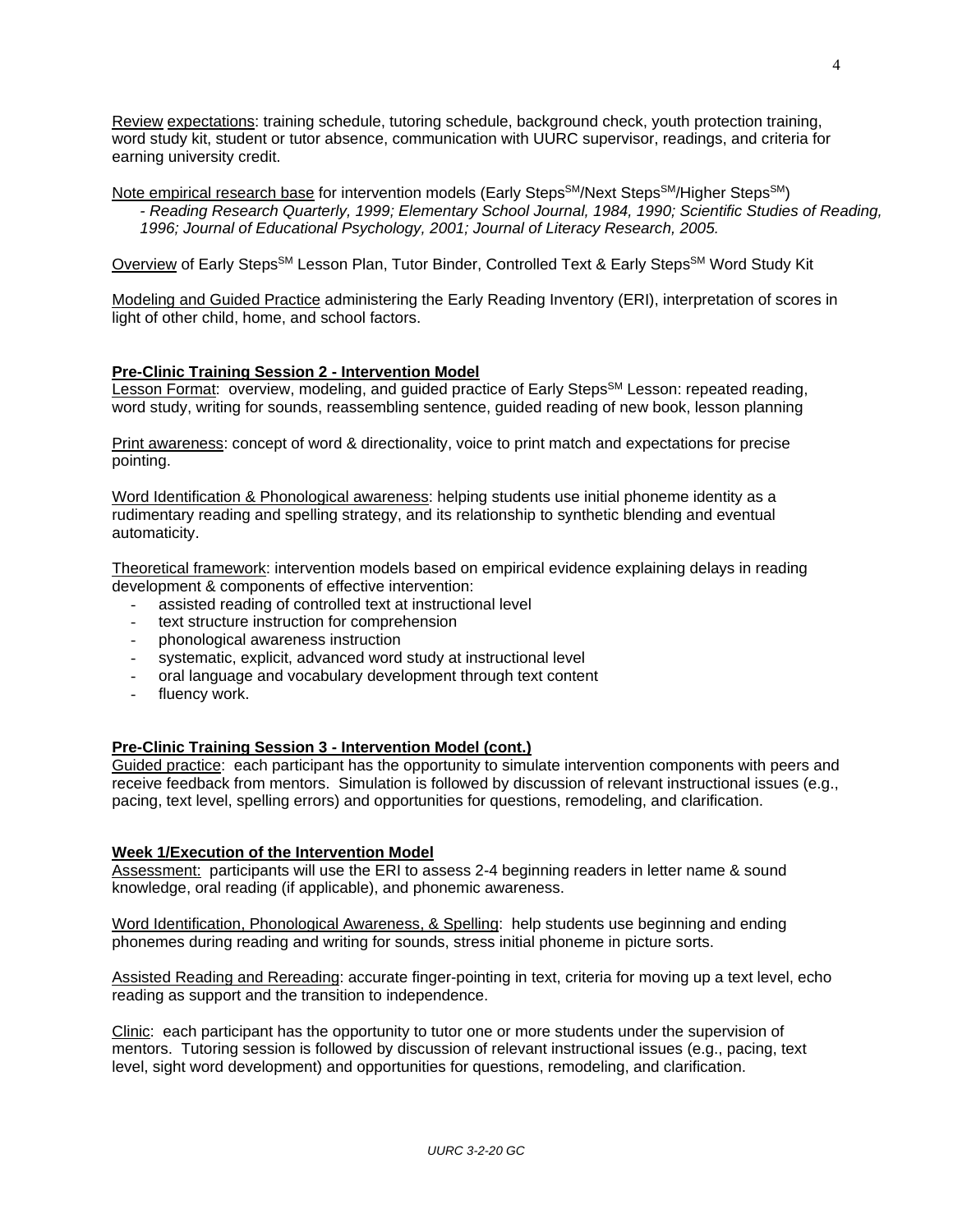### **Week 2/High Frequency Word Instruction, Concept of Word**

Word Identification, Phonological awareness, & Spelling: help students use beginning, ending, and medial phonemes during reading and writing for sounds, harvesting high frequency words, importance of sight vocabulary, 'good' to 'trouble' word ratio.

Assisted Reading and Rereading: rereading books from current and previous level when indicated, factual and inferential comprehension work, handling oral reading errors "on the run," modeling full sentence replies.

Clinic: each participant has the opportunity to tutor one or more students under the supervision of mentors. Tutoring sessions are followed by discussion of relevant instructional issues (e.g., pacing, text level, sight word development) and opportunities for questions, remodeling, and clarification.

# **Week 3/Onset-Vowel Instruction, Oral Blending, Comprehension**

Word Identification, Phonological awareness & Spelling: hitting the last sound hard during onset-vowel work, reducing "teacher talk" during routines, repetition of high utility vocabulary in word study for ELLs.

Assisted Reading, Rereading & Comprehension: word study to text level correspondence, pacing, moving up a text level based on concept of word ability, echo reading as support, prosody echo, factual and inferential comprehension work, modeling short, full sentence replies, repetition of high utility vocabulary in text for ELLs.

Clinic: each participant has the opportunity to tutor one or more students under the supervision of mentors. Tutoring sessions are followed by discussion of relevant instructional issues (e.g., pacing, text level, sight word development) and opportunities for questions, remodeling, and clarification.

# **Week 4 /Blending Across Closed Syllables**

Word Identification, Phonological Awareness & Spelling: closed syllable structure, helping students use blending/tapping to move across words, mixed, short vowel word study, remove sentence strip when concept of word is complete.

Assisted Reading, Rereading & Comprehension: word study to text level correspondence, pacing and moving up in text level based on "leader voice", use of developmental prompts for unfamiliar words in text.

Clinic: each participant has the opportunity to tutor one or more students under the supervision of mentors. Tutoring sessions are followed by discussion of relevant instructional issues (e.g., pacing, text level, sight word development) and opportunities for questions, remodeling, and clarification.

### **Week 5/Moving Toward Independence**

Word Identification, Phonological Awareness & Spelling: consonant blends and digraphs, importance of short vowel and short vowel foundation, mixed short vowel protocols, repetition of high utility vocabulary in word study for ELLs.

Assisted Reading, Rereading & Comprehension: factual and inferential comprehension work, modeling full sentence replies, impact of narrative and informational text structure on comprehension instruction.

Clinic: each participant has the opportunity to tutor one or more students under the supervision of mentors. Tutoring sessions are followed by discussion of relevant instructional issues (e.g., pacing, text level, sight word development) and opportunities for questions, remodeling, and clarification.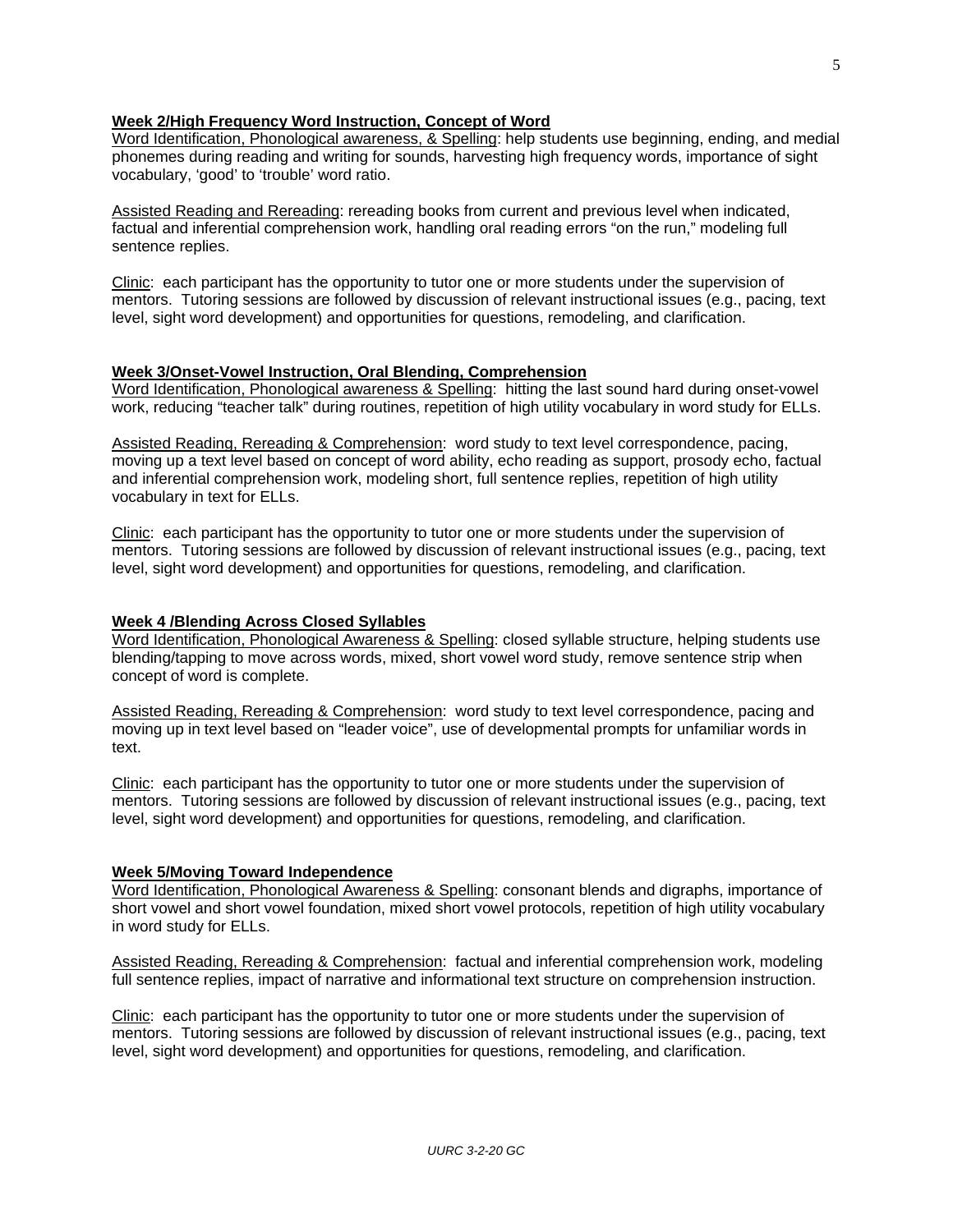### **Week 6/End-of-Clinic Assessment**

Assessment: participants will use the ERI to re-assess 2-4 beginning readers in letter name & sound knowledge, oral reading (if applicable), and phonemic awareness, tutors complete re-evaluation form for parents.

Clinic: each participant has the opportunity to tutor one or more students under the supervision of mentors. Tutoring sessions are followed by discussion of relevant instructional issues (e.g., pacing, text level, sight word development) and opportunities for questions, remodeling, and clarification.

Exit Documentation: (e.g., new lesson plan, book log, word study log, etc.).

### **UNIVERSITY CREDIT REQUIREMENTS & CRITERIA**

#### **Americans with Disabilities Act (ADA)**

The University of Utah seeks to provide equal access to its programs, services and activities for people with disabilities. If you will need accommodations in this class, reasonable prior notice needs to be given to the Center for Disability Services, 162 Union Building, [http://www.sa.utah.edu/ds,](http://www.sa.utah.edu/ds) 581-5020 (V/TDD). CDS will work with us to make arrangements for accommodations. All written information in this course can be made available in an alternative format with prior notification to the Center for Disability Services. If you have already established accommodations with CDS, please provide me with this information as soon as possible and no later than the first week of class, so that I can provide a supportive learning environment.

#### **Attendance & Requirements**

The University expects regular attendance at all class meetings. Instructors must communicate any particular attendance requirements of the course to students in writing on or before the first-class meeting. Students are responsible for acquainting themselves with and satisfying the entire range of academic objectives and requirements as defined by the instructor. PPM/Policy6 - 100III--O

#### **Academic Honesty**

It is required that you are aware of the University of Utah policies as you will be held accountable to University of Utah standards. Please read the *University of Utah Code of Student Rights and Responsibilities,* <http://www.admin.utah.edu/ppmanual/8/8-10.html>

which states in part, "In order to ensure that the highest standards of academic conduct are promoted and supported at the University, students must adhere to generally accepted standards of academic honesty, including but not limited to refraining from cheating, plagiarizing, research misconduct, misrepresenting one's work, and/or inappropriately collaborating."

### **English Learners**

If you are an English language learner, please be aware of several resources on campus that will support you with your language and writing development. These resources include: the Writing Center [\(http://writingcenter.utah.edu/\);theWritingProgram](http://writingcenter.utah.edu/);theWritingProgram) [\(http://writing--](http://writing--%E2%80%90program.utah.edu/);theEnglishLanguageInstitute)‐ [program.utah.edu/\);theEnglishLanguageInstitute](http://writing--%E2%80%90program.utah.edu/);theEnglishLanguageInstitute) [\(http://continue.utah.edu/eli/\)](http://continue.utah.edu/eli/). Please let me know if

there is any additional support you would like to discuss for this class.

#### **Safety**

The University of Utah values the safety of all campus community members. To report suspicious activity, call campus police at801-585-COPS (801-585-2677). You will receive important emergency alerts and safety messages regarding campus safety via text message. For more information regarding safety and to view available training resources, including helpful videos, visit safeu.utah.edu.

#### **Future Impact:**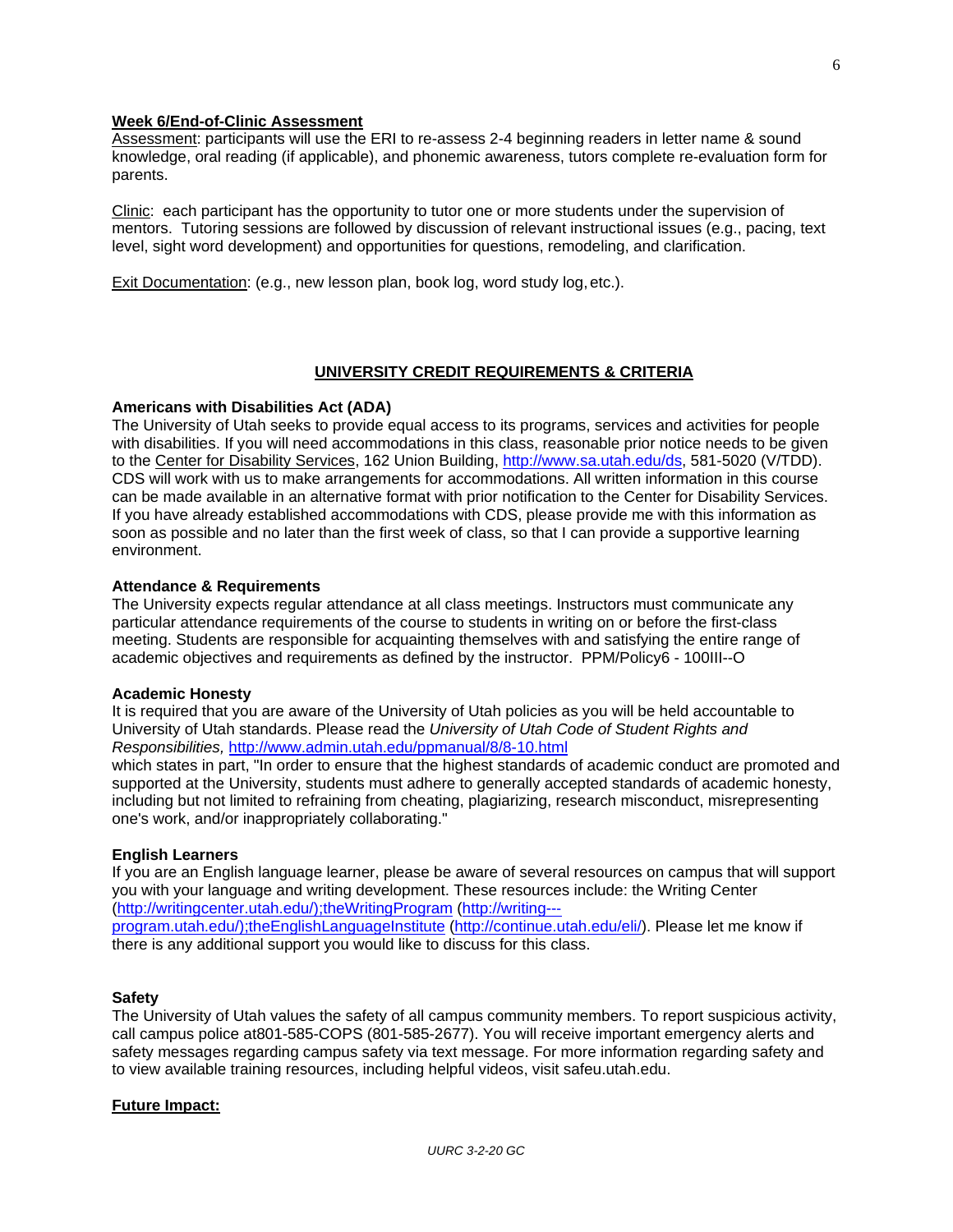- use your practicum experience to develop an enhanced conceptual framework for how reading develops and how instruction can lead that development, a.k.a. think about the students in your future classrooms
- remember that even two dozen tutoring sessions can make a significant difference in a student's reading ability and YOU can be the person who makes that difference for the children YOU tutor at the UURC

# **Evaluation for Course Credit**

All participants are reminded that they are guests at the UURC and are asked to conduct themselves in a professional manner. Professionalism for this UURC practicum includes, but is not limited to:

- punctuality,
- displaying evolving attitudes toward teaching & learning that are supportive of all students and communities,
- refraining from abusive conduct toward a student or any conduct of a sexual nature,
- demonstrating an openness to feedback and using such to improve performance,
- seeking advice when needed.
- exchanging contact information with UURC supervisor (i.e., cell and/or home phone, email address)
- communicating with UURC supervisor regarding any potential conflicts with the schedule,
- if absence results in a missed session, consult with UURC supervisor to arrange a make-up session,
- maintaining academic honesty [http://www.admin.utah.edu/ppmanual/8/8-10.html,](https://www.umail.utah.edu/owa/redir.aspx?SURL=7Mj-xgjJprW-8_KDoihWGZU8QkpgPuZ5ejhyXDEDdfWoIO8poJfSCGgAdAB0AHAAOgAvAC8AdwB3AHcALgBhAGQAbQBpAG4ALgB1AHQAYQBoAC4AZQBkAHUALwBwAHAAbQBhAG4AdQBhAGwALwA4AC8AOAAtADEAMAAuAGgAdABtAGwA&URL=http%3a%2f%2fwww.admin.utah.edu%2fppmanual%2f8%2f8-10.html) and,
- maintaining "Fitness to Teach" criteria (see [http://uite.utah.edu/\\_documents/www-ed-utah](http://uite.utah.edu/_documents/www-ed-utah-edu/programs/Fitness%20to%20Teach%20Final.pdf)[edu/programs/Fitness%20to%20Teach%20Final.pdf](http://uite.utah.edu/_documents/www-ed-utah-edu/programs/Fitness%20to%20Teach%20Final.pdf)

Significant and/or repeated failure to maintain professionalism may result in removal of the pre-service educator from the practicum and 'no credit/failing grade' for the course.

### **EDU 5660/6960-030 - Introduction to Early Steps: Small Group Intervention for At-Risk Beginning Readers**

To determine if this 3 **credit/no credit course (i.e., no letter grade)** applies to your school district salary schedule or to your university education program, you must consult the appropriate district and/or university advisors. To earn credit, participants must satisfactorily meet the following criteria:

- attendance requirements.
- provide current, cleared background check documentation,
- tutor student(s) or observe as directed, including implementation of feedback,
- conduct assessments as directed,
- participate in debrief/discussion of student progress, and,
- maintain professionalism as defined above throughout practicum.

Participants who fail to meet one or more criteria will not receive course credit.

# **EDU 5960/6960-040 - Introduction to Early Steps: Small Group Intervention for At-Risk Beginning Readers**

To determine if this 3 credit, **letter-graded course** applies to your school district salary schedule or to your university education program, you must consult the appropriate district and/or university advisors. To earn credit, participants must satisfactorily meet the following criteria: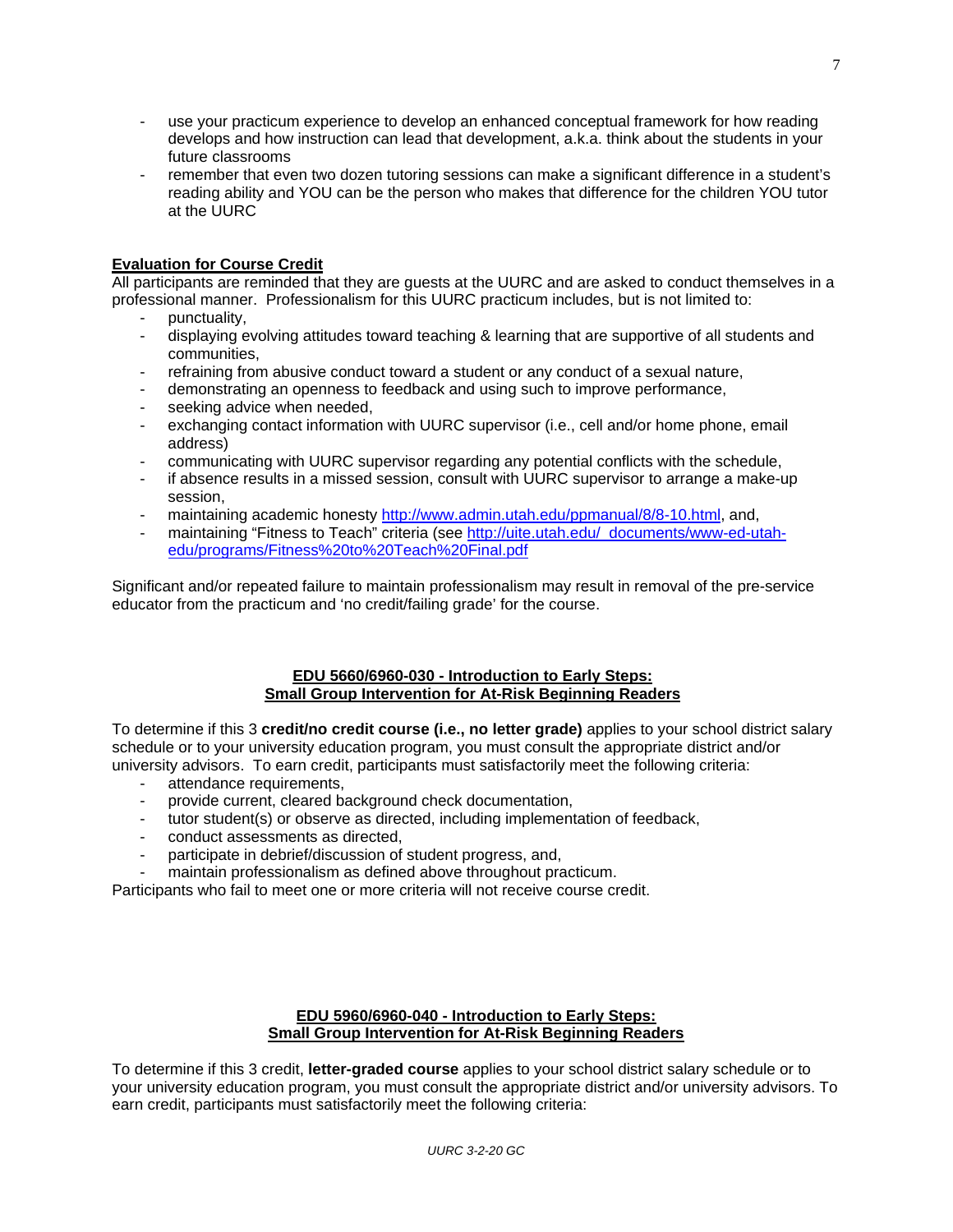- attendance requirements,
- provide current, cleared background check and youth protection training documentation,
- satisfactorily tutor student(s) or observe as directed, including implementation of feedback,
- earn a grade of .7 or better on tutoring execution and written case study,
- conduct assessments as directed,
- participate in debrief/discussion of student progress, and,

maintain professionalism as described above throughout practicum.

Participants who fail to meet one or more criteria will not receive course credit.

Tutoring Grading Rubric: Tutoring during the practicum will earn *pass +*, *pass -*, or *fail* as UURC staff conduct formal and informal observations as needed.

The criteria are as follows:

*Pass +* = Satisfactory to strong tutoring execution for most of the practicum. Satisfactory to strong ability to analyze and respond to student performance. Satisfactory to strong preparation and management of tutoring materials. Satisfactory to strong ability to integrate trainer feedback into tutoring performance. Satisfactory to strong contribution to training and debriefing sessions.

*Pass -* = Less than satisfactory tutoring execution for most of practicum. Less than satisfactory ability to analyze and respond to student performance. Less than satisfactory preparation and management of tutoring materials. Less than satisfactory ability to integrate trainer feedback into tutoring performance. Less than satisfactory contribution to training and debriefing sessions.

It is important to note that failure to meet a majority of the criteria listed above under Pass + constitutes grounds for a score of Pass -."

Tutoring Grading Conversions: Pass + = 4.0/A Pass - = 2.0/C

Written Case Study: Your Early Steps small group will be the subject for a written case study. The case study should include:

#### *1. Summary and analysis of each student's foundation for reading success at baseline.*

This is more than simply "reporting the data." In addition to describing each student's baseline abilities in foundational reading skills (letter name/sound knowledge, phonemic awareness, oral reading (if applicable), and word recognition), you must discuss his/her abilities in relation to chronological grade level. Specifically, at baseline, where is each child in relation to where s/he should be? Is s/he at risk for reading difficulties? Why?

### *2. Summary and analysis of the intervention.*

Describe the intervention you provided for your small group. Briefly describe each component (rereading for fluency, word study, writing for sounds, assisted reading). Did any component seem to offer more difficulty or ease than others? Why? What, if any, adjustments did you make in the intervention?

#### *3. Summary and analysis of each student's reading abilities at posttest.*

After administering the posttest and analyzing the data, describe each student's reading abilities at the close of the intervention. Discuss each student's posttest scores in letter name/sound knowledge, oral reading, word recognition and spelling in relation to chronological grade level. If indicated, make specific recommendations for future instruction/intervention.

#### *4. Summary and analysis of your own teaching practices*.

As an educator, what have you learned about reading development and instruction/intervention from your practicum experience? How has this learning informed your practice? Provide specific examples.

This case study must be typed, double-spaced, and include the following information:

- your full name,
- semester and year you registered for this course,
- course name, course number, section number (e.g., Early Steps EDU 6643-040)